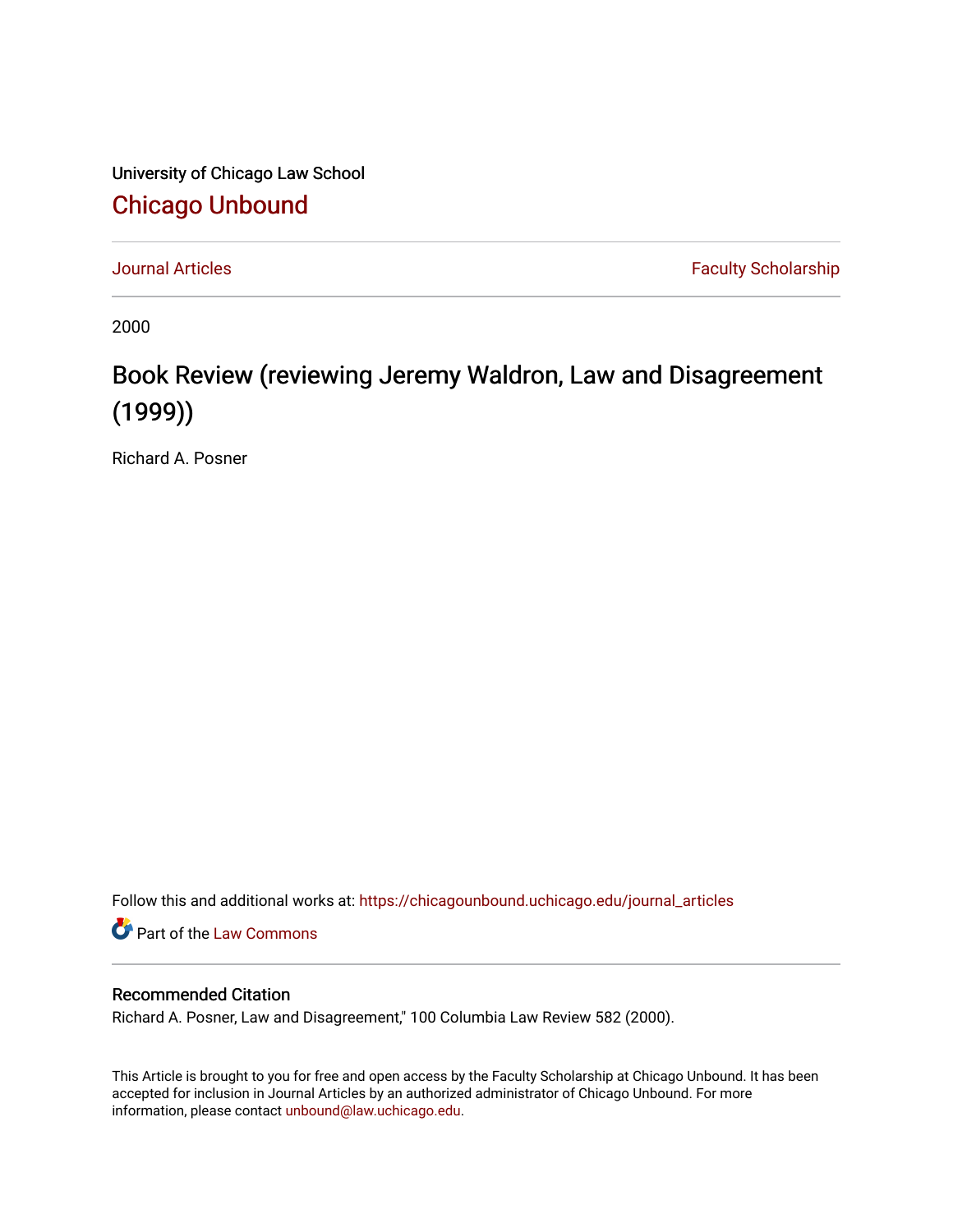## REVIEW OF JEREMY WALDRON, *LAW AND DISAGREEMENT*

LAW AND DISAGREEMENT. By Jeremy Waldron.<sup>†</sup> New York: Oxford University Press, 1999. Pp. 332. \$65.00

## *Richard A. Posner\**

*In* Law and Disagreement, *Jeremy Waldron, born and educated in New Zealand and trained in England, mounts a powerful argument in favor of legislation as a legitimate source of authority and correspondingly denigrates the American faith in judicial review. Waldron claims among other things that a legislature's inability to achieve consensus enables legislation to resolve disputes in a way that preserves the dignity and self-respect of losers in the policy struggle.*

*In this Book Review Essay, Judge Posner commends Waldron for his impressive criticisms of the theoretical basis for the American faith in judicial review. At the same time, he criticizes Waldron's view of legislation as starryeyed and insufficiently attuned to the realities of the American judicial system. Although Waldron shows that the philosophical arguments supporting judicial review are weak, he does not show that judicial review itself is, on balance, a practice we would do best without.*

Jeremy Waldron, law professor and political philosopher, is a New Zealander educated there and in England, and, although he has lived and worked in this country for many years, he brings to the study of American constitutional theory the valuable perspective of an outsider. He sees things that we natives overlook even though they are right before our eyes. In *Law and Disagreement* he presents a compelling criticism of the theoretical basis for the American faith in 'judicial review," that is, the power of courts to invalidate statutes (and other government actions, but he confines his discussion to the invalidation of statutes). It is a power more deeply entrenched in the United States than elsewhere, though now widely imitated abroad.

The basic warp that Waldron has identified in orthodox constitutional theory is that " $[t]$  he only structures that interest contemporary philosophers of law are the structures of judicial reasoning. They are intoxicated with courts and blinded to almost everything else by the delights of constitutional adjudication" (p. 9). They are not interested in legislation; they distrust it. They distrust democracy, too, and in the most aggressive

t Maurice and Hilda Friedman Professor of Law and Director of the Center for Law and Philosophy, Columbia University School of Law.

<sup>\*</sup> Chief Judge, U.S. Court of Appeals for the Seventh Circuit; Senior Lecturer, University of Chicago Law School. This is a review of Jeremy Waldron, Law and Disagreement (1999). Page references to the book appear in the text of this review. I am grateful to the other participants in a symposium on Waldron's book held at Columbia Law School on September 23, 1999, in particular Waldron, William Eskridge, and Michael Dorf, for helpful discussion of the issues raised by the book, and to Cass Sunstein for helpful comments on a previous draft.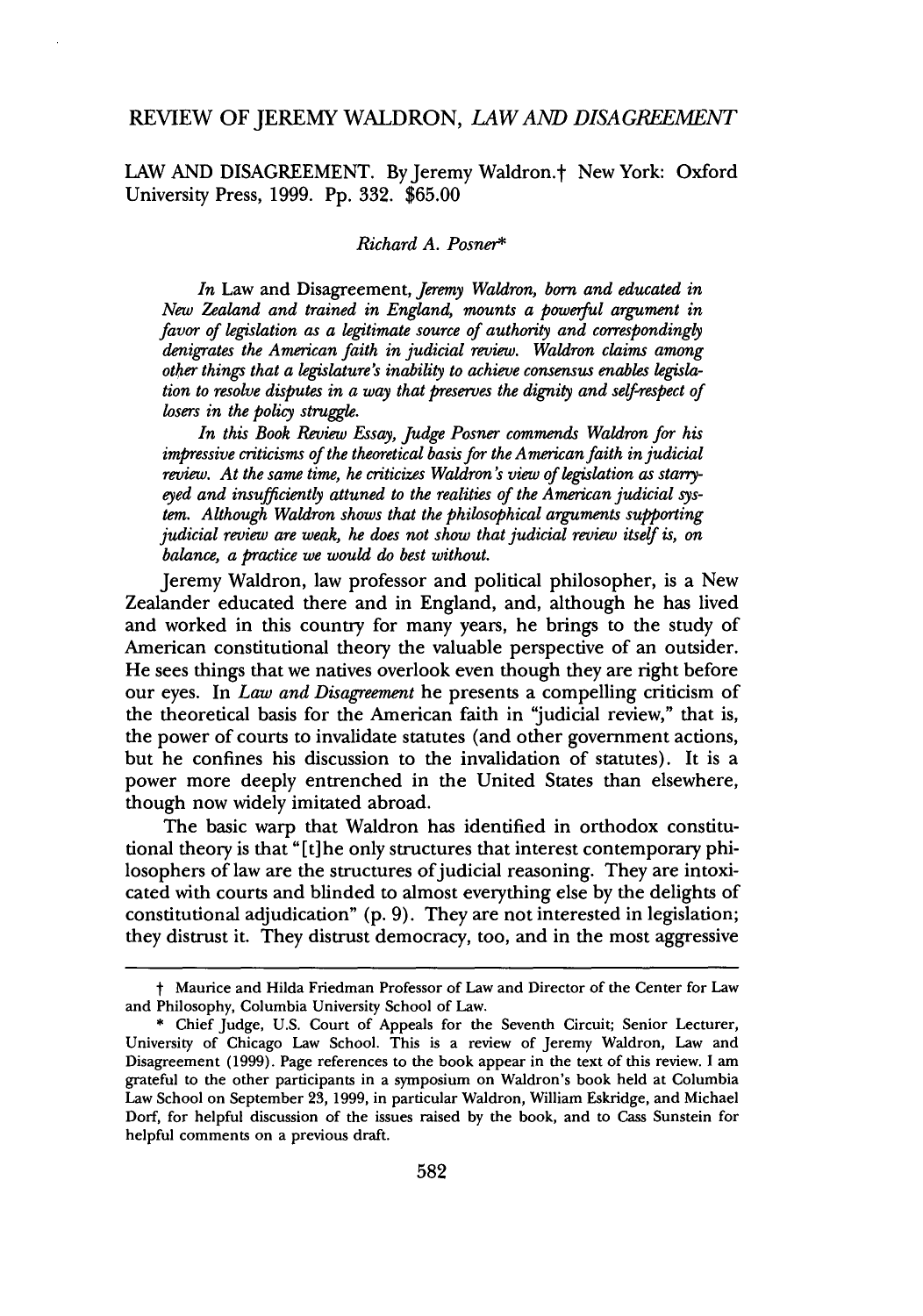conceptions of judicial review-for example, that of Ronald Dworkinthey trivialize democracy by confining the right to vote to "interstitial issues of policy that ha[ve] no compelling moral dimension" (p. 15), the big issues having been consigned to the courts, that is, to committees of lawyers. This blindness, as Waldron points out, is not limited to constitutional theorists. Legal positivists such as H.L.A. Hart, who had no interest in judicial review, are intensely interested in legislatures as the source (in conventional positivist thinking, the only legitimate source) of law, but they have no interest in the structure or the institutional details of legislatures. When these oversights are corrected and legislatures given the same careful and sympathetic scrutiny that constitutional theorists give to courts, important issues of constitutional theory (in a broad sense not limited to the legitimacy or exercise of the power of judicial review) are seen in a new light.

Concerning legislatures, the point that Waldron particularly stresses-a point obvious when attention is drawn to it, yet one that American legal thinkers have neglected—is that legislators do not, at least routinely, reason their way to "correct" conclusions. They vote. The side that loses is not convinced by the vote that it was wrong; its convictions are unaltered; it merely accepts defeat, perhaps comforting itself with the thought that it may win the next time, or with having obtained some concessions by way of compromise. In other words, disagreement is the permanent state of the legislative process; it is not dispelled, it is merely overcome, by horse trading and the counting of noses. These may seemthese have seemed, to our constitutional theorists—grave weaknesses that help to justify judicial review. But Waldron argues that they actually are strengths. The reason for persistent ineradicable disagreement in the legislative process is simply the representative character of a legislature. It is *designed* to embody the full range of opinion in society, and in a society as diverse as that of the United States the range is so wide that the ends don't, as it were, touch. The selection of representatives by popular election in different districts brings into the halls of the legislature advocates of irreconcilable opinions, and inevitably what emerges from the cacophony as the legislative product is often, perhaps characteristically, a product of compromise, polemic, and sheer electoral muscle rather than of consensus produced by reasoning from common premises toward common ends. Legislatures are representative to a degree that no single individual (the President) or small body of elected or unelected officials (a court) can be, and legislation is the solution to the problem posed by the fact that in a complex society people do not agree on ends. Waldron traces this idea back to the medieval concept of *lex terrae,* the "law of the land" that the king could change only with the consent of those of his subjects who constituted the political community of the nation. "[T]he community for which law is made is essentially plural, and in its essence incapable of representation by a single voice" (p. 60).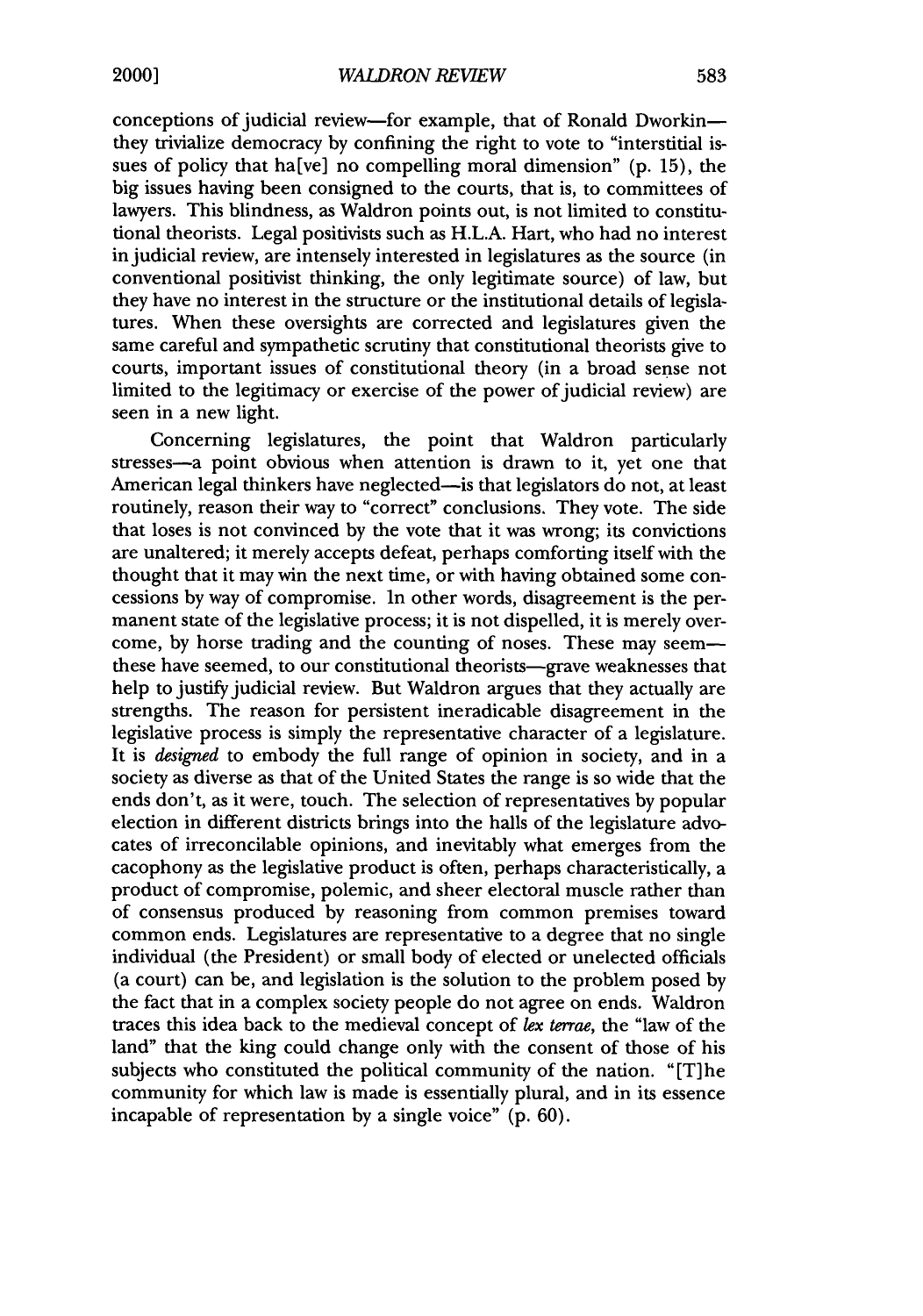Waldron's conception of the legislative process explains the formality of the process-for example, the use of Robert's Rules of Order to structure discussion and voting-and hence its remoteness from "models [of deliberation that are] derived from ordinary conversation" (p. 70). The informality of conversation "tends to be predicated upon the idea that participants share implicit understandings and that their interaction is oriented towards the avoidance of adversarial disagreement and the achievement of consensus," whereas "it is the task of modem legislatures to gather together large numbers of people who are not necessarily on casual 'speaking terms' with one another, and who participate in legislative deliberations not as individual conversationalists but as representatives" (p. 70) often of irreconcilable interests and points of view.

Immediately, Americans accustomed to taking judicial review for granted will perceive a disquieting resemblance between the legislative process described by Waldron and the judicial process. Courts too, as he emphasizes, decide questions by voting. And, as he neglects to mention, courts have their own formality, though it is not that of Robert's Rules of Order. Judges when deliberating rarely engage in free-form conversation. Instead they speak in turn in a sequence determined by seniority, they are careful not to interrupt each other, and the amount and intensity of discussion are inversely proportional to the depth of conviction that each judge brings to the particular question at issue. Compared to judges, juries, who wrangle for hours or days over a single case, are models of deliberativeness. Even when judges are elected (as most state judges still are) rather than appointed, they are not representative to anywhere the same degree, or in the same sense, as legislators; yet cases, like legislative proposals, often raise issues on which disagreement is rooted in differences in fundamental values or life experiences and is therefore unresponsive to argument. **If** the legislative process is not a satisfactory method of resolving fundamental disagreements, neither (prima facie at least) is the judicial; but if the legislative process *is* a satisfactory method of resolving such disagreements, then why do we need judicial review? This question is at the heart of Waldron's criticism of judicial review.

Waldron's answer to the question is that legislation is a satisfactory method for resolving disputes in spite of—indeed *because* of—its inability to achieve consensus. For it respects "differences of opinion about justice and the common good: it does not require anyone's sincerely held view to be played down or hushed up because of the fancied importance of consensus" and "it embodies a principle of respect for each person in the processes by which we settle on a view to be adopted as *ours* even in the face of disagreement"  $(p. 109)$ .<sup>1</sup> When it comes to a choice between the policy choices of a modern legislature "familiar with the conditions of the society to which the statute is going to apply" (p. 122) and the policy choices of the Constitution's framers who "lived two centuries ago and,

<sup>1.</sup> Emphasis in original, as in all my quotations from Waldron's book.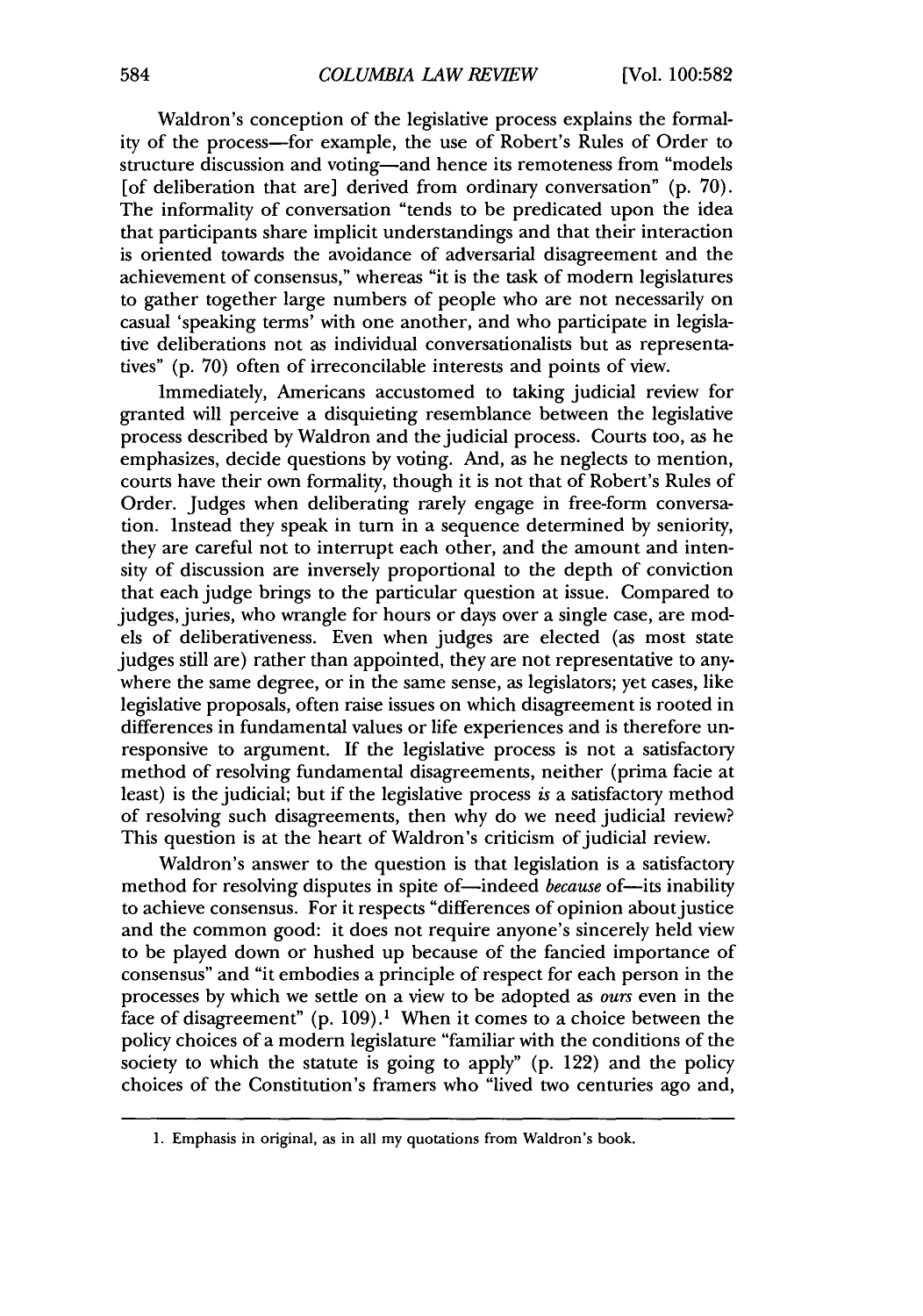despite their revolutionary virtue, . **.** . were utterly unacquainted with the conditions of modern politics and society in America," living as they did "in a loosely federated set of sparsely populated post-colonial white supremacist states, whose economies were based on the exploitation of African slaves in agriculture, and whose politics were confined to those who owned slaves, women, or property" (p. 123), Waldron is in no doubt as to which is preferable.<sup>2</sup>

From the fact that the enactment of a statute need not and typically does not reflect consensus, Waldron infers that a court in interpreting a statute should give no weight to the expressed intentions of any individual legislators. For they may have been opposed to the legislation or ignorant of the terms of the compromise that enabled it to be enacted. This is a point that was made long ago by interest-group theorists. They argued that to the extent that legislation is the product of the unprincipled deals of contending interest groups, reliance on "legislative history" may give victory in the courts to a point of view that had been rejected in the legislature.3 What is interesting about Waldron's adoption of this view is that, unlike most interest-group theorists (indeed, most constitutional theorists), he is, as we have seen, no cynic about legislation. He puts one in mind of earlier generations of political scientists, typified by Arthur Bentley4 and David Truman,5 who believed in the *goodness* of interest groups, arguing that their competition in the legislative process produced a social optimum. Waldron differs from them (he does not refer to them and may, for all I know, be unfamiliar with their work) in wanting to justify the legislative process in terms not of its outcome but of its inherent character, in respecting differences of opinion and so forth.

He does not condemn judicial resort to legislative history *tout court.* He accepts the possibility that if judges recognize certain types of statements found in legislative history (for example, statements found in committee reports that summarize the provisions of a bill for the information of the legislative house as a whole) as meaningful gnides to legislative meaning, and if legislatures then respond to this recognition by authorizing the issuance of statements that are *intended* to be taken in this way, these statements become a kind of legislation. But he is adamantly against a court's relying on any statement by an individual legislator. I think he goes too far, and that it is more sensible for courts to adopt an attitude of suspicion toward such statements than to reject them out of hand. Not all legislation, let alone all provisions of every statute, reflects either an unprincipled compromise between interest groups or an arbitrary choice or compromise between persons or groups holding irrecon-

<sup>2.</sup> I do not, however, understand his reference to owning women.

<sup>3.</sup> See, e.g., Richard A. Posner, Economics, Politics, and the Reading of Statutes and the Constitution, 49 U. Chi. L. Rev. 263, 274-75, 278-79 (1982).

<sup>4.</sup> See Arthur F. Bentley, The Process of Government (1908).

<sup>5.</sup> See David B. Truman, The Government Process: Political Interests and Public Opinion (1962).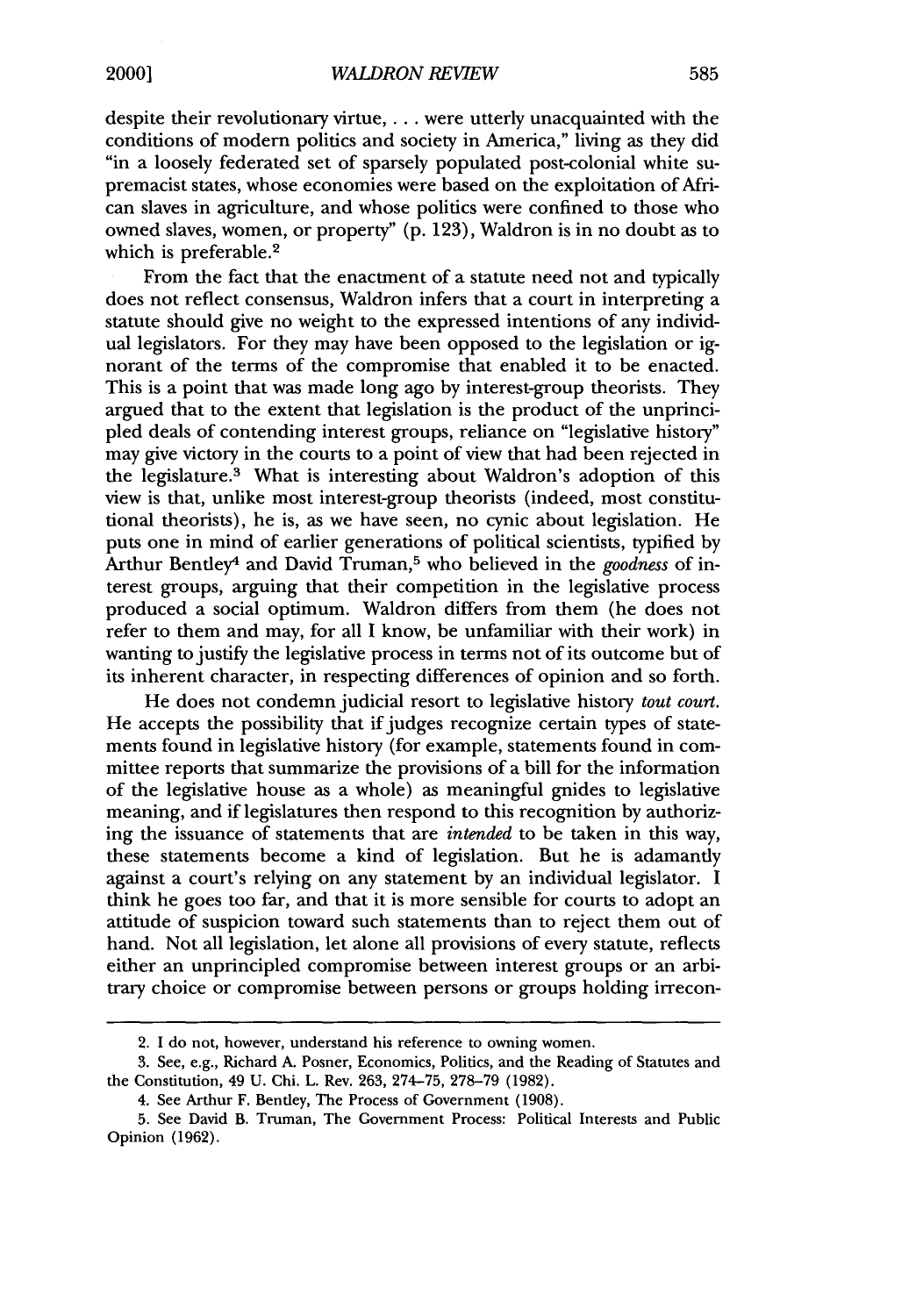cilable fundamental values. Many statutes, like many (indeed most) judicial decisions, resolve technical issues or reflect consensus, and their character in this regard is apparent, yet sometimes they do so in language that is unintentionally opaque. There is nothing wrong in such a case with a court's searching the legislative history for clues in individual legislators' remarks to the meaning of the unclear text.

The central proposition of Waldron's book is that legislatures are arenas of intractable disagreement. Obviously this cannot by itself make the case against judicial review. Waldron is well aware that to do that he must counter the arguments of Rawls and others for a master theory of justice that a court could employ to resolve disagreements that legislators can only bracket by passing laws that give temporary victory to one side or the other but do not resolve the disagreement by determining which side is "right." Waldron points out that Rawls, though well aware of the intractable character of disputes over "the good," believes that all reasonable persons can be brought to agree "about the proper balance to be assigned in social life to their respective comprehensive conceptions" of the good  $(p. 152)$ . That proper balance is given by Rawls's theory of justice. But, as Waldron points out, exactly the same uncertainties that make it impossible to achieve a consensus on the good make it impossible to achieve a consensus on the theory of justice. Not only will deeply religious people refuse to be persuaded that atheists have a superior conception of the good; they will refuse to be persuaded that secular theorists of justice like Rawls have a superior conception of justice. This is true irrespective of whether one believes, with the moral realists, that even the most difficult questions of moral concepts, such as that of justice, have right answers. That is an issue of ontology, whereas the critical issue is epistemological: How does one demonstrate the rightness of one's moral beliefs to skeptics? In the case of science (or, for that matter, in most domains outside of the moral), "[w]e know how to proceed in the face of disagreement" (p. 178)—and that is precisely what we don't know in the moral domain, as is shown empirically by the stubborn persistence of moral disagreement and theoretically by the fact that contending moral theorists proceed from different premises.

As Waldron points out, the indeterminacy of moral argument defeats the efforts of constitutional theorists to put judges on a higher plane than legislators. "If moral realism is true, then judges' beliefs clash with legislators' beliefs in moral matters. If realism is false, judges' attitudes clash with legislators' attitudes" (p. 184). "In the end it is moral disagreement, not moral subjectivity, that gives rise to our worries about judicial moralizing" (p. 187). "No matter how often or emphatically we deploy words like 'objective,' a claim about what justice *objectively* requires never appears in politics except as someone's view" (p. 199). Because moral disagreement is intractable, the task of achieving political fairness cannot be to find a master theory that will dissolve the disagreement. The task "is rather the elaboration of respectful procedures for settling on social action *despite*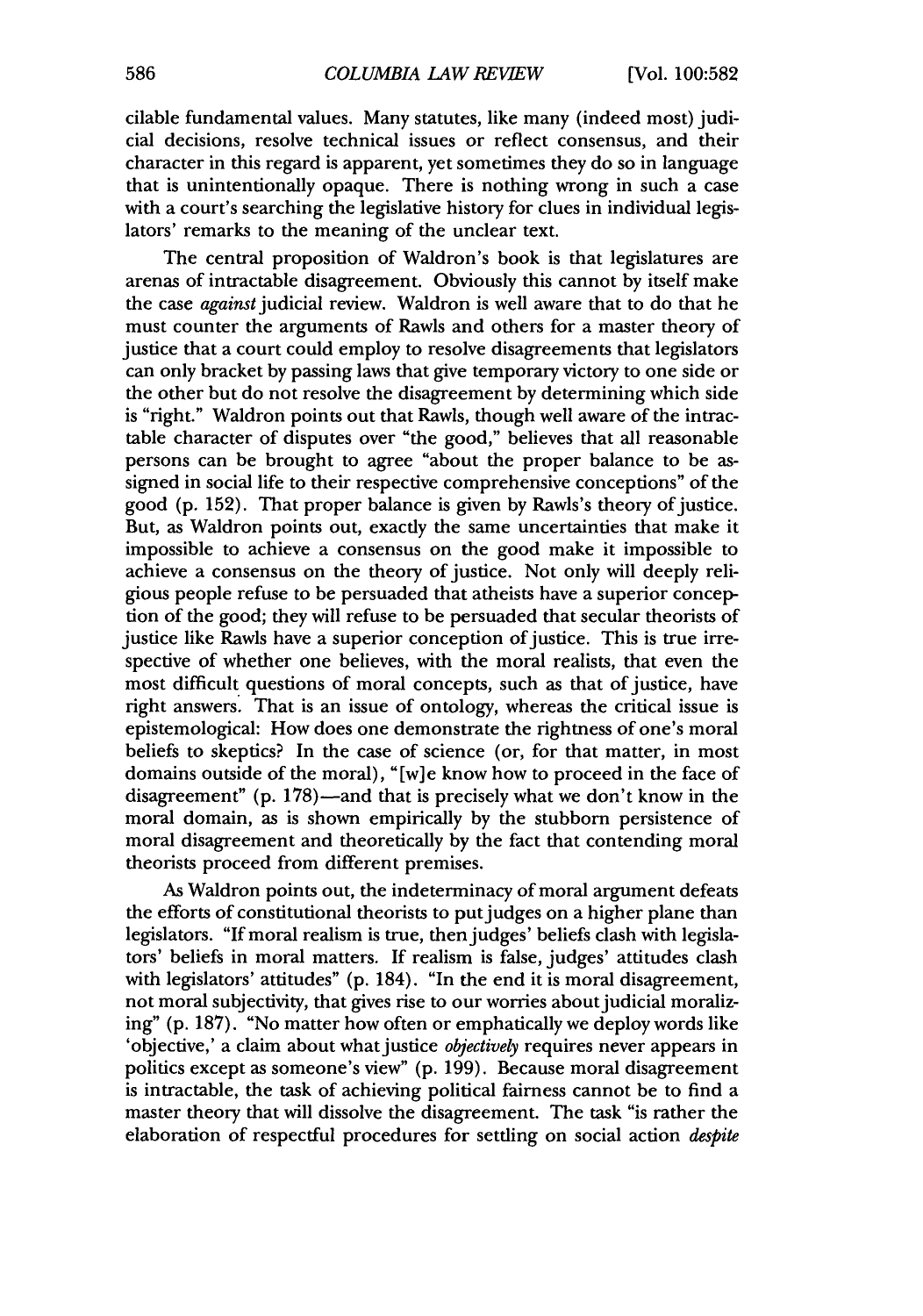the stand-off"  $(p. 196)$ —and those are the procedures employed by legislatures.

This point is obscured, Waldron believes, because theorists necessarily present their own theories as being correct, rather than simply as being "someone's view," namely their own. This makes it seem as if the task for social decision making is to pick the theory that is most likely to be correct and use that to orient decisions. But social decisions will lack legitimacy if they are based on conceptions of justice that many people reject. It is one thing to accept being outvoted; it is another to be told that one holds an erroneous view of justice. The legislative method of resolving disputes, which does not involve pronouncing one side of the dispute right and the other wrong, is more respectful of disagreement.

The first two-thirds of the book is designed as it were to restore the good name of legislation, and there are only glancing references to judicial review. The last third mounts an all-out attack on judicial review. Waldron's particular concern is whether England should adopt a judicially enforceable Bill of Rights, but there is much discussion as well of whether our Bill of Rights should be judicially enforceable. He answers "no" to both questions, which indeed he treats as one. Judicial review denies the people their "right to participate on equal terms in social decisions on issues of high principle and not just interstitial matters of social and economic policy" **(p. 213).** Waldron decries the tendency in a regime ofjudicial review to recast great issues of principle as points of legal "scholasticism" **(p.** 220), arguing that in a society that lacks judicial review, such as England, "people can discuss issues of rights and limited government, issues of abortion, discrimination, punishment, and toleration in whatever terms seem appropriate to them, free from the obsessive verbalism of a particular written charter" **(p.** 221). Since judicial deliberation isn't that different from legislative deliberation, the issue of judicial review is simply the choice between representative democracy and "judicial aristocracy" **(p.** 248).

Waldron points out that judicial review rests on an implausible, not to mention undemocratic, conception of human capacities-one that so elevates the theorist's own capacities and so denigrates those of the population at large "that any alternative conception [of how best to deal with some issue] that might be concocted **by** elected legislators next year or in ten years' time is so likely to be wrong-headed or ill-motivated that *his own* formulation is to be elevated immediately beyond the reach of ordinary legislative revision" **(p.** 222). Waldron points to the inconsistency involved in defending the right of free speech **by** reference to people's capability "of evolving a shared and reliable sense of right and wrong, justice and injustice, in their conversations with one another," and then turning around and "announc[ing] that the products of any deliberative process are to be mistrusted" **(p.** 222). The deeper contradiction is that since "the idea of rights is based on a view of the human individual as essentially a thinking agent" **(p. 250),** to place debate over rights outside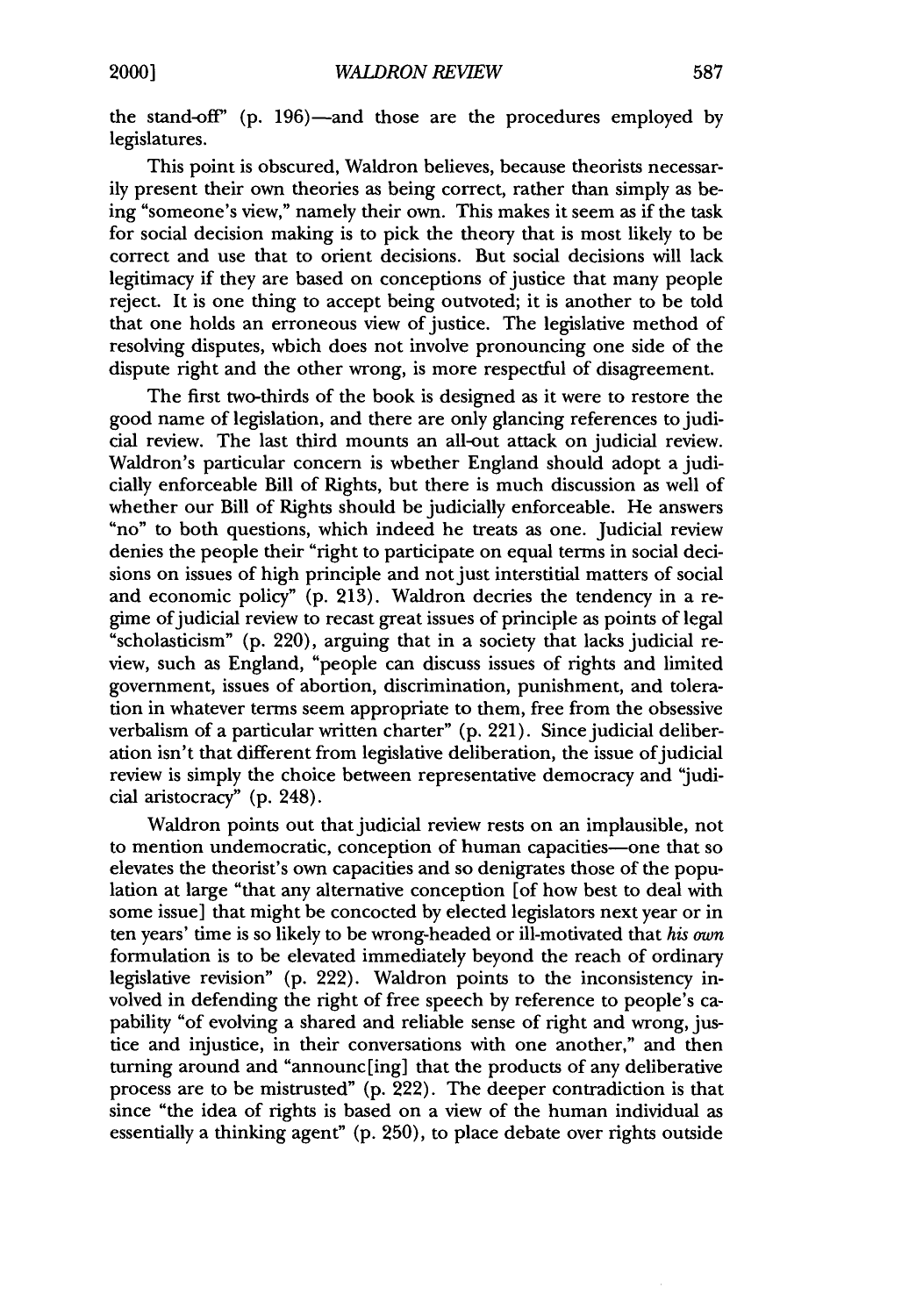the democratic process—to place it in a judicial mandarinate and thus deem questions about rights "too hard or too important to be left to the right-bearers themselves to determine, on a basis of equality" (p. 252)-is to deny the very premise on which the concept of a right is based. "If democratic politics is just an unholy scramble for personal advantage, then individual men and women are not the creatures that theorists of rights have taken them to be" (p. 304).

Against the view that judicial review is a precommitment device, by which the people (like Ulysses who had his crew bind him to the mast so that he could not yield to the Sirens' irresistible but fatal singing) knowingly disable themselves from yielding to their vicious or ignorant propensities, Waldron argues that such protection is not needed in countries like the United States or England. In both countries "there are robust and established traditions of political liberty (which have flourished often *despite* the best efforts of the judiciary); and in both countries there are vigorous debates about political structure that seem able to proceed without threatening minority freedoms" (p. 281, footnote omitted). Against the view that judicial review is disinterested he argnes that "[u] nless we envisage a literally endless chain of appeals, there will always be some person or institution whose decision is final. And of that person or institution, we can always say that since it has the last word, its members are *ipsofacto* ruling on the acceptability of their own view" (p. 297). He points out that the net contribution of the Supreme Court to American liberty and welfare is uncertain, and he is properly dismissive of Dworkin's argument that juridifying issues of principle improves the tenor of public debate:

My experience is that national debates about abortion are as robust and well-informed in countries like the United Kingdom and New Zealand, where they are not constitutionalized, as they are in the United States-the more so perhaps because they are uncontaminated by quibbling about how to interpret the text of an eighteenth century document. It is sometimes liberating to be able to discuss issues like abortion directly, on the principles that ought to be engaged, rather than having to scramble around constructing those principles out of the scraps of some sacred text, in a tendentious exercise of constitutional calligraphy. . . . The exercise of power by a few black-robed celebrities can certainly be expected to *fascinate* an articulate population. But that is hardly the essence of active citizenship. (pp. 290-91)

Waldron's book is long and dense and my summary of it has omitted a number of important points. But I hope that I have said enough, and quoted enough, to indicate not only the thrust of his argument but also its power. I find his general approach congenial, as anyone familiar with my own writings on constitutional theory will realize.6 I have, however,

<sup>6.</sup> See Richard A. Posner, Overcoming Law 169-255 (1995); Richard A. Posner, The Problematics of Moral and Legal Theory (1999) [hereinafter Posner, The Problematics of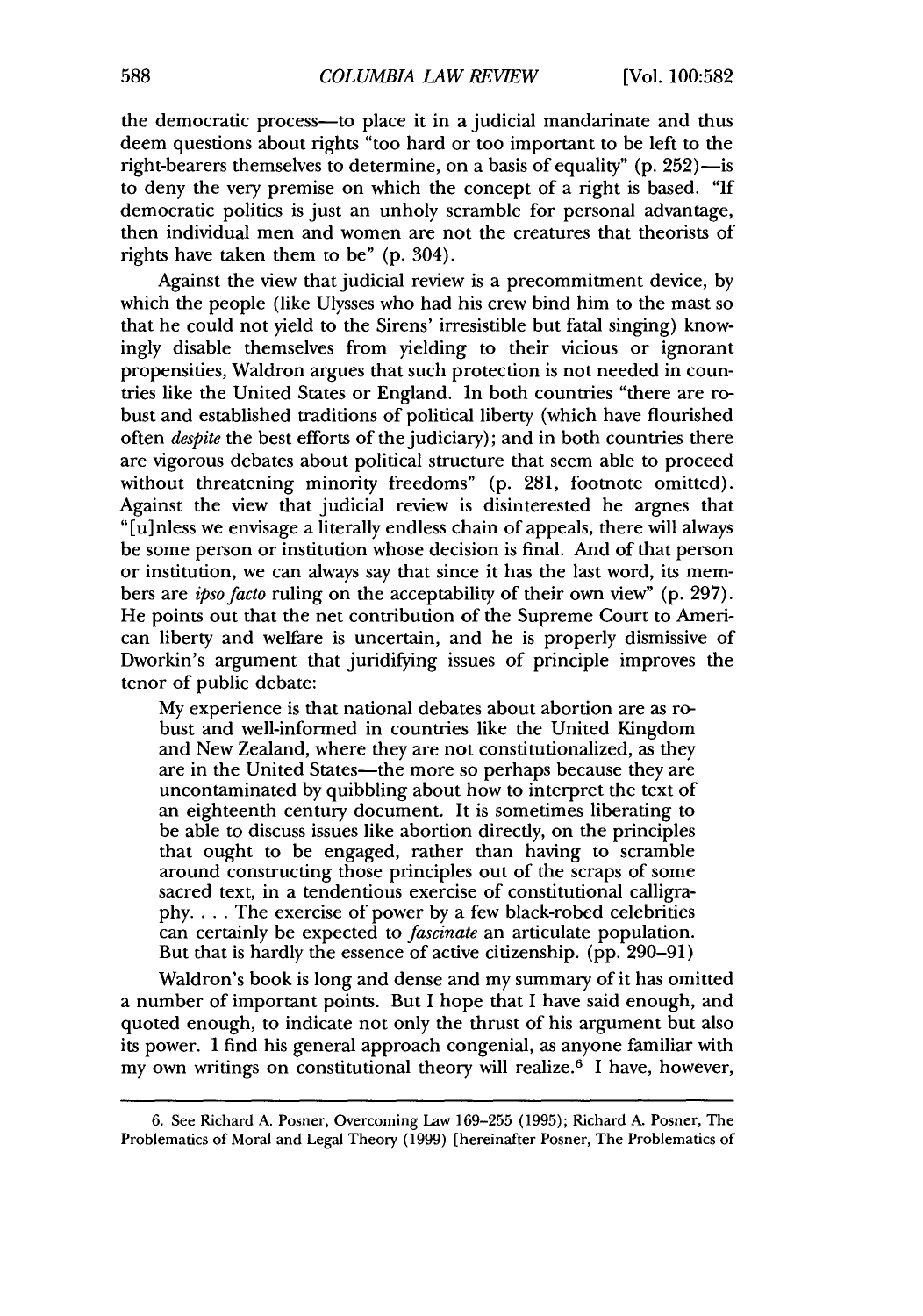several criticisms (apart from some minor points, such as the weight that a court should give in interpreting a statute to statements by individual legislators). Some of these reflect the fact that the outsider's perspective that is such a valuable feature of the book is also a shortcoming. For example, Waldron is not as familiar with the American tradition of skepticism about constitutional review (which runs from Thayer to Holmes to Hand<sup>7</sup> to Frankfurter and the legal realists and latterly to crits and postcrits such as Jack Balkin and Mark Tushnet, to Michael Klarman, and to Robert Bork), the American literature on the legislative process, or the American institutional texture, as he would be had he been educated in this country. I mentioned Bentley and Truman, who do not appear in his book, and here I add that the economist Gary Becker, who also does not appear, has made a point that resonates strongly with Waldron's position: it is that interest-group politics allows *intensity* of preference to register in the legislative process (just as in the market), which simple voting does not;<sup>8</sup> the apathetic voter's vote is weighted equally with that of the voter who is intensely interested in a particular issue or candidate. Waldron could also derive support for his position from Bruce Ackerman, who argues that some legislation-legislation enacted in periods of unusually intense popular attention to issues of public policy—deserves parity with the Constitution;9 Ackerman goes as it were halfway to Waldron's position.

A particularly significant omission is Waldron's failure to engage seriously with John Hart Ely's "representation-reinforcing" theory of judicial review. Ely's theory, mentioned by Waldron only in passing, is that judicial review can enhance the democratic legitimacy of legislation, for example when it sweeps away arbitrary obstacles to the franchise or requires the reapportionment of malapportioned legislative districts that create arbitrary inequalities of voting power.10 Waldron refers obliquely to Ely's argument by criticizing a version of it put forth by Dworkin (Waldron's favorite whipping boy, along with Rawls), who thinks that "courts are reliable at making good decisions about democracy" and that " [t]hat is all a partisan of democracy should care about" (p. 292). Waldron argues that when a democratic issue is settled undemocratically, as by a court wielding the power of judicial review, there is a loss in self-government even if the court got it right. This is true, but the loss ought to be weighed

10. See John Hart Ely, Democracy and Distrust: A Theory of Judicial Review (1980).

Moral and Legal Theory]; Richard A. Posner, Appeal and Consent, New Republic, Aug. 16, 1999, at 36 (reviewing Mark Tushnet, Taking the Constitution Away from the Courts (1999)).

<sup>7.</sup> Hand's position seems especially close to Waldron's. Hand famously said that he would not like to be "ruled by a bevy of Platonic Guardians" because he would "miss the stimulus of living in a society where I have, at least theoretically, some part in the direction of public affairs." Learned Hand, The Bill of Rights 74 (1958).

<sup>8.</sup> See Gary S. Becker, Public Policies, Pressure Groups, and Dead Weight Costs, 28 J. Pub. Econ. 329 (1985).

<sup>9.</sup> See 1 Bruce Ackerman, We the People: Foundations (1991).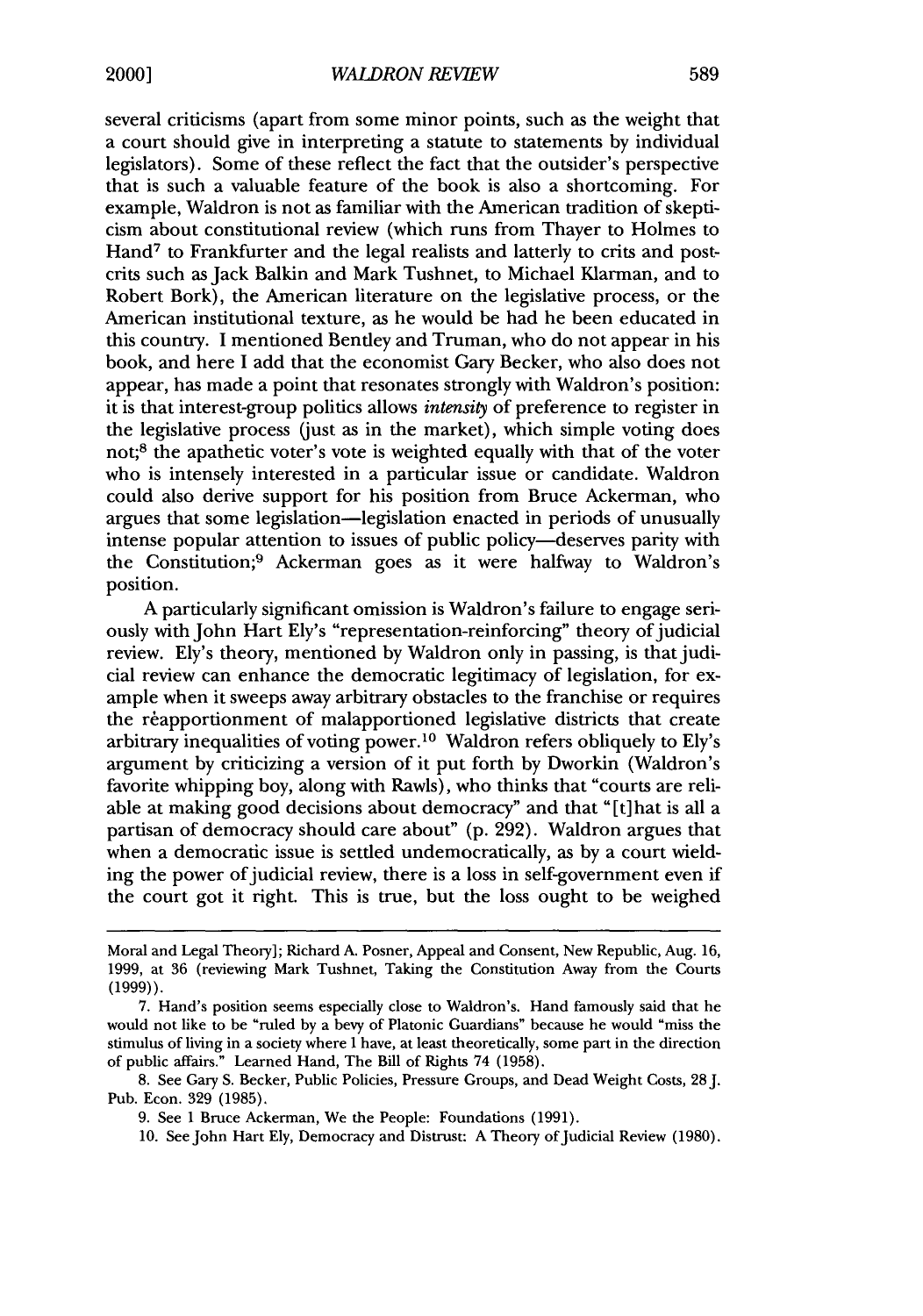against whatever gain the court's ruling brought about; and this Waldron fails to do.

The deeper problem with Waldron's response to Ely is that it involves bootstrapping. Democratic choice is used to validate democratic choice. But suppose that Congress voted to confine the franchise to persons having a net worth of at least **\$1** million. It would be difficult to justify the democratic character of the Congress elected under the new, restricted franchise by reference to the fact that the restriction had been adopted democratically. Waldron can be criticized, therefore, for lacking a theory of democracy,<sup>11</sup> that is, a theory that would explain what specific rules and institutions relating to voting, districting, legislative procedures, legislators' qualifications, frequency of election, and the like are necessary in order for the legislative product to be deemed democratic.

Waldron also appears to be unaware that most American judges, including most appellate and even supreme court judges, are elected rather than appointed, and he does not consider whether elected judges might have a greater legitimacy in exercising the power of judicial review. He does not consider the significance of the fact that federal judges, although not elected, are appointed by an elected official, the President, with the advice and consent of a representative legislative body, the Senate. He considers only judicial review of statutes, and without distinguishing between state and federal statutes, though the arguments pro and con judicial review are not necessarily of equal strength for both types of statutes. None of these are features of English practice, which is the implicit, and in some respects a too narrow, context for much of his discussion. He does not consider the case for judicial review of executive or administrative action, as distinct from legislative.

Here is another respect in which Waldron, in my opinion, gives insufficient attention to the actualities of American judicial practice: Recognizing that "inconstancy" is a real danger of the legislative process, he acknowledges that the process may rightly "be made more complex and laborious, and in various ways it may be made difficult to revisit questions of principle for a certain time after they have been settled... ; certainly a 'slowing-down' device of this sort is not like the affront to democracy involved in removing issues from a vote altogether and assigning them to a separate non-representative forum like a court" (pp. 305-06). But "slowing down," or occasionally speeding up, may be a realistic description of most of what the U.S. Supreme Court has done with its power of judicial review.

A related criticism is that Waldron is not sufficiently realistic about the legislative process. He has too starry-eyed a view of it. He says that the right model is not an "unholy scramble for personal advantage" (p.

**<sup>11.</sup>** A criticism frequently made, whether or not justly, against Ely. See, e.g., Cass R. Sunstein, The Partial Constitution 143 (1993). Much of Sunstein's book is designed to repair what he believes to be the undertheorized character of Ely's theory of judicial review. Waldron cites Sunstein's book (p. 279) but does not discuss it.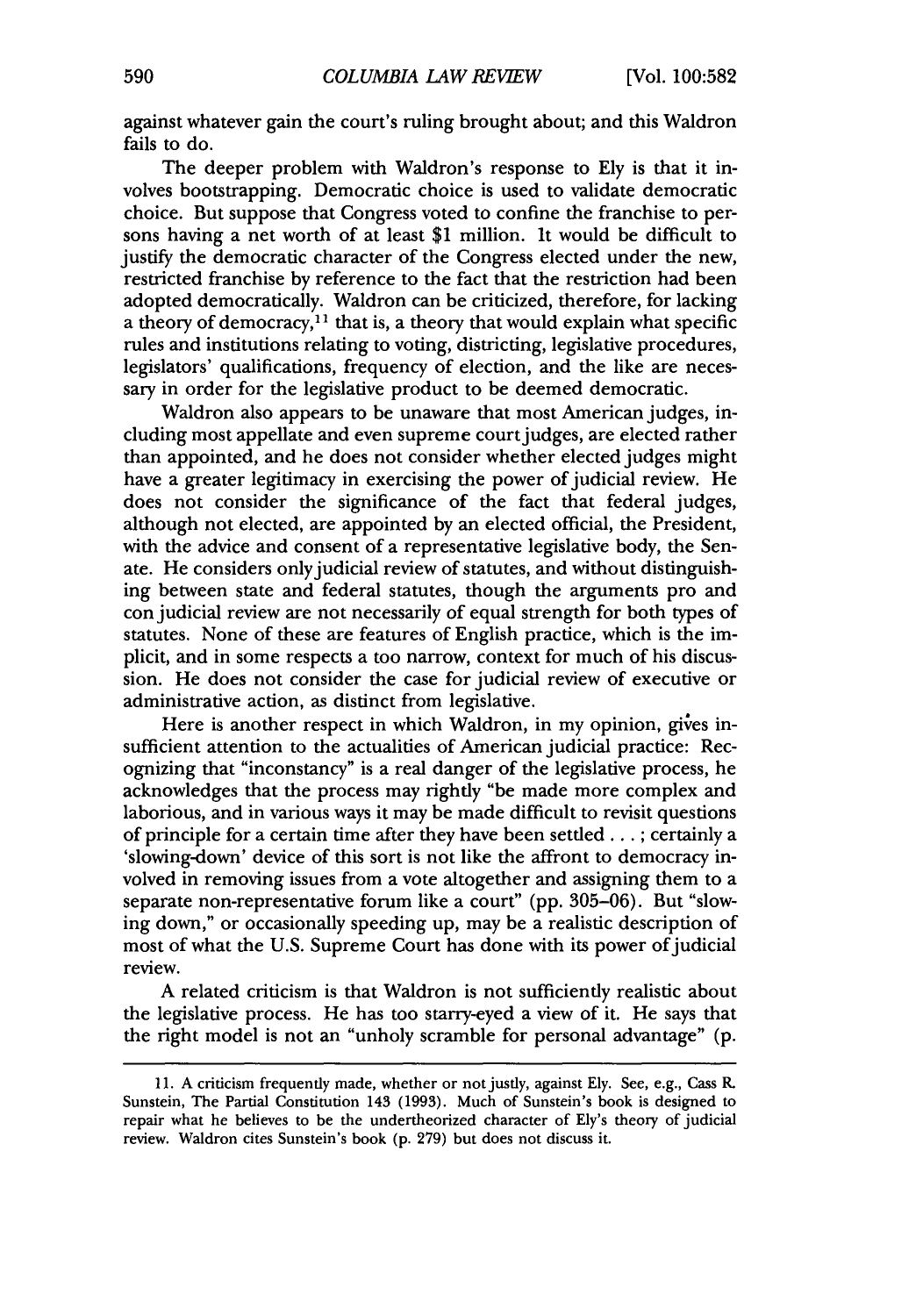304) but rather "a noisy scenario in which men and women of high spirit argue passionately and vociferously about what rights we have, what justice requires, and what the common good amounts to, motivated in their disagreement not by what's in it for them but by a desire to get it right" (p. 305). This is as unrealistic a picture of the legislative process as is the corresponding roseate view of courts that Waldron demolishes. He offers no justification for this picture or for the idea that people of diverse perspectives "are capable of pooling these perspectives to come up with better decisions than any of them could make on [their] own" (p. 72). This pious proposition is in unresolved and unacknowledged tension with the more realistic view, which is implicit in much of what Waldron has to say about the limitations of reasoning in bridging fundamental disagreements, that deliberation among people with such disagreements will tend to entrench rather than to dissolve their disagreements.<sup>12</sup> And it is no argument at all that if we are going to be cynical about legislators, we shall have to be cynical about the opinions of judges, about constitutionframers, and about ourselves (p. 230). We should be cynical about all three groups and design our institutions accordingly. Or realistic—and realism would include recognizing that federal judges are insulated from most of the political pressures that beset elected legislatures; that these pressures sometimes reflect selfish, parochial interests, ugly emotion, **ig**norance, irrational fears, and prejudice; and that the judges' insulation, together with the traditions and usages of the bench and the fact that the higher federal judges are screened for competence and integrity, may confer on the judiciary a power of detached and intelligent reflection on policy issues that is a valuable complement to the consideration of these issues by the ordinary lawmakers. It is even possible that an appointive judiciary such as the federal may give representation to interests that the electoral process ignores because they are not in coalition with any politically effective group. There are many judges who could not be elected to Congress, and their presence in the overall policy-making apparatus of government may increase both the diversity and stability of the political process. Waldron also does not give as much weight as he should to Benjamin Constant's distinction between the liberties of the ancients and the liberties of the moderns. The former secure the right to participate in government, the latter the right to be left alone by government, and the reason for the difference is simply that in a complex modem society (in contrast to the ancient city-state) the practical opportunities for participation in government are very small.

<sup>12.</sup> The scholarly literature on group polarization and confirmation bias supports this gloomy view of the effects of deliberation. See, e.g., Markus Brauer et al., The Effects of Repeated Expressions on Attitude Polarization During Group Discussions, 68J. Personality & Soc. Psychol. 1014 (1995); David **G.** Myers & Helmut Lamm, The Group Polarization Phenomenon, 83 Psychol. Bull. 602 (1976); Matthew Rabin, Psychology and Economics, 36 J. Econ. Literature 11, 26-28 (1998); David Schkade et al., Deliberating about Dollars: The Severity Shift, 100 Colum. L. Rev. (forthcoming May 2000).